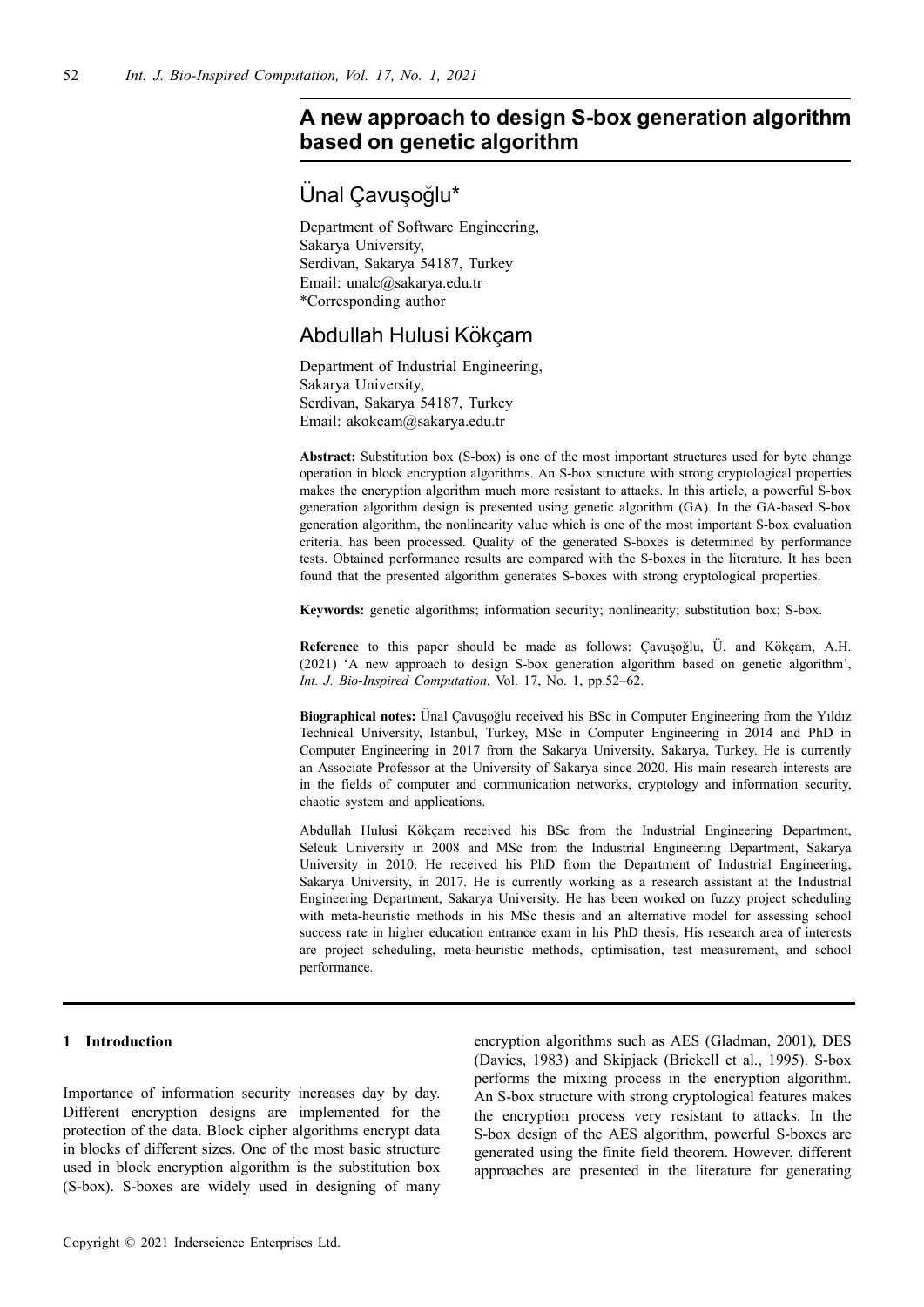S-boxes using less processing power. The main purpose of these studies is to generate powerful S-box structures. According to literature S-box generation algorithms (GAs) and S-box-based encryption algorithms are developed using different approaches such as chaotic systems. There are also hybrid designs where the chaotic system and genetic algorithm are used together.

Chaotic systems meet the confusion and diffusion properties of the basic requirements of encryption processes because of their strong random dynamics and sensitive dependence on the initial conditions and system parameters. Due to the characteristics of the chaotic systems, it is found that there is a close relationship between chaos and cryptology science (Amigo et al., 2007; Jakimoski and Kocarev, 2001). Peng et al. (2012) and Zaibi et al. (2014) presented a new dynamic chaotic-based S-box GA to be used in block encryption algorithms. Tang and Liao (2005) and Tang et al. (2005) offered new S-box GAs that use different approaches in their work. Liu et al. (2014) realised a encryption algorithm that use chaos-based S-box GA generated by using Chen chaotic map. In addition to all these, there are S-box studies in the literature that are produced using many different approaches (Khan et al., 2012; Özkaynak and Özer, 2010; Chen, 2008; Özkaynak and Yavuz, 2013; Chen et al., 2007; Wang et al., 2009; Hussain et al., 2012).

Genetic algorithm is a meta-heuristic method that is mostly used to solve problems in NP-hard class in which cannot be solved in a reasonable amount of time. Genetic algorithm is a robust adaptive numerical optimisation method based on natural selection process which can be applied to wide variety of problems. Natural selection is applied as good solutions are most likely to be selected for generating next population. It differs from other methods whereas most of them work on a single solution, GA uses population of solution. Selection, crossover and mutation operators are three basic components of GA which promotes to find near-optimal solutions by avoiding local optimal solutions and concentrating on global optimal solution (Coley, 1999).

There are many studies with GA in distinct areas such as image processing (Singh et al., 2017), medicine (Akbar et al., 2017), spacecraft trajectories (Fung et al., 2017), analysis of time series (Messias et al., 2016), solid state physics (Dong et al., 2017), aeronautics (Renzi, 2016), robotics (Montazeri et al., 2017), scheduling (Demir and Erden, 2017), face recognition (Sukhija et al., 2016), vehicle routing (Hiassat et al., 2017), facility layout (Paes et al., 2017), and software testing (Khan et al., 2017). GA is also used in network intrusion detection systems (Li, 2004), misuse detection systems (Banković et al., 2007), network security events analysis (Liu et al., 2016), network security and quality of service optimisation (Zhao et al., 2016). Pareek and Patidar (2016) used GA to protect medical images which are send through communication networks. Mishra et al. (2016) encrypted secret messages and hid in cover image using Z-transform and GA. Kumar and Chatterjee (2016) used GA to generate keys for stream ciphers. Shankar and Eswaran (2016) used GA to generate private key for decrypting an image, which is encrypted with elliptic curve cryptography technique. Picek et al. (2015) proposed a new method to generate different sized S-boxes with cartesian genetic programming approach. Picek et al. (2017) suggested new S-boxes using cellular automata rules having strong cryptographic properties and low application cost. Picek et al. (2016) presented a new cost function to evaluate S-boxes. Kapuściński et al. (2016, 2017) studied on invertible S-boxes and compared two multi-objective GA which are non-dominated sorting genetic algorithm II (NSGA-II) and its steady-state version. Ivanov et al. (2016) used GA in a reverse way to generate large number of strong bijective S-boxes. Wang et al. (2012) proposed a method for S-box generation based on chaotic map and GA. Kalaiselvi and Kumar (2016) suggested enhanced AES cryptosystem using GA in substitution-permutation boxes (SP-Boxes) and implementing nonlinear neural network in substitution-permutation network.

The aim of this study, unlike the S-box GAs in the literature, only the functions of the genetic algorithm are utilised, and a simple GA with strong cryptographic properties are presented using the features of the genetic algorithm. Table 2 shows that the S-box structure of the AES algorithm has the best values. In this study an algorithm is designed that generates S-boxes with the performance values closest to the AES algorithm and got better performance values from studies in the literature which uses different methods.

Using a multi-objective approach in the developed genetic algorithm-based S-box generation algorithm does not increase the benefit for the generation of S-boxes with higher security. From this point of view, it is shown with the proposed algorithm in the article that S-box structures with strong cryptological features can be generated by making use of the features of the genetic algorithm with a single objective. S-boxes with high nonlinearity values were obtained as a result of the generation made by the genetic algorithm-based algorithm in a huge solution space. The main contribution of this article to literature is to show that genetic algorithms are an effective method to be used in S-box generation, and they have been shown to have better performance compared to the S-boxes generated by other techniques in the literature.

The remaining sections are as follows: information about S-boxes and performance analyses are given in Section 2. In Section 3, proposed genetic algorithm-based S-box GA is introduced in detail. In Section 4, performance tests of generated S-boxes are carried out and compared with literature. Evaluation of the study is given in Section 5.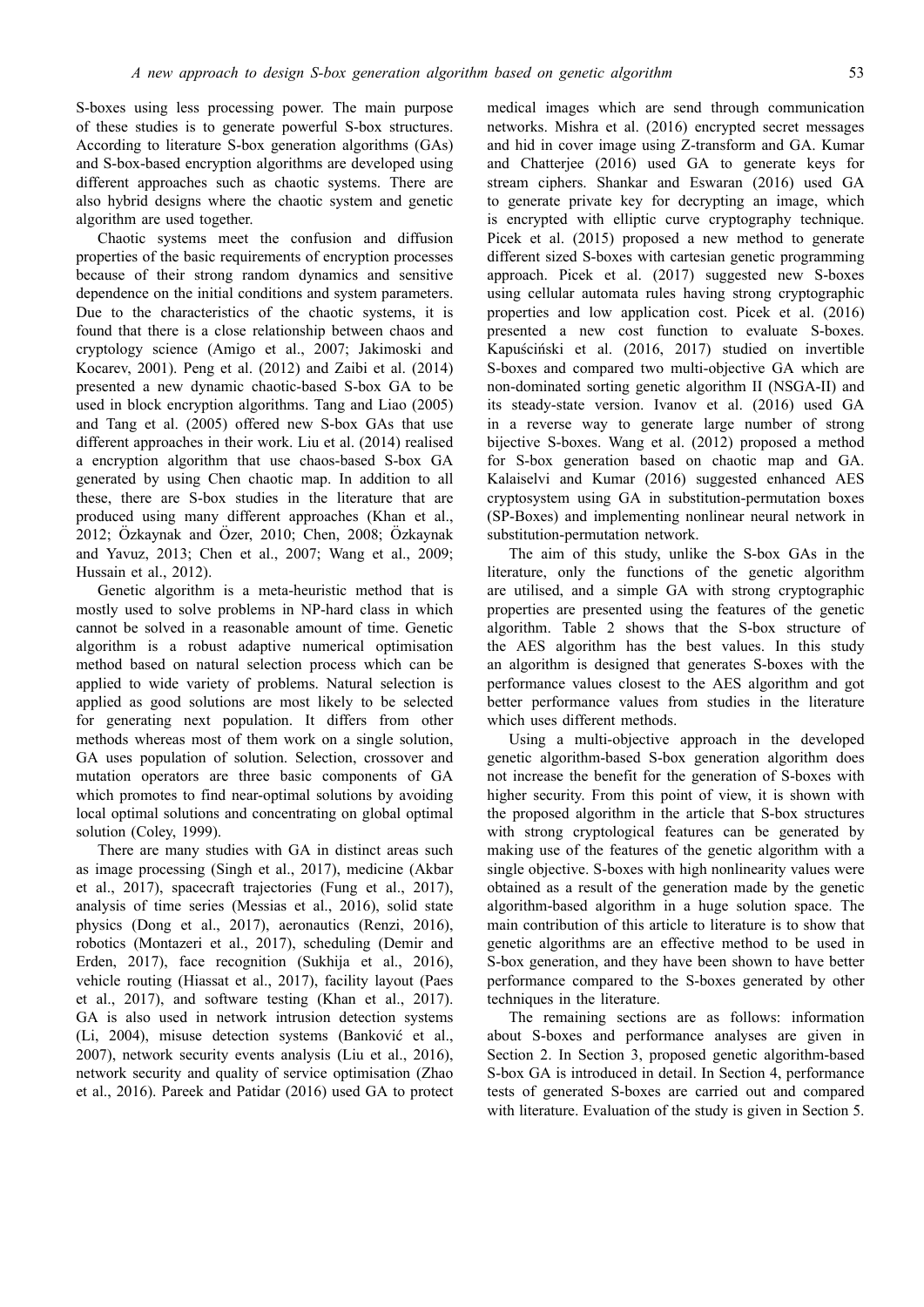#### **2 The performance tests of S-box**

#### *2.1 Nonlinearity*

Nonlinearity (Adams and Tavares, 1990) is one of the most important S-box performance criteria. In computing the nonlinearity value of the S-box is calculated using the following equation. This calculation is used using boolean function and affine transformation operations.

$$
N(f) = 2^{n-1} \left( 1 - 2^{-n} \max_{\omega \in GF(2^n)} |S_f(\omega)| \right)
$$
 (1)

Walsh spectrum analysis is used for nonlinearity calculation. The formula for the Walsh spectrum analysis is given below. In this formula,  $\omega \in GF(2^n)$  and  $x.\omega$  is the result of inner product operation of *x* and *ω*.

$$
S_f(\omega) = \sum_{\omega \in GF(2^n)} (-1)^{f(x) \oplus x \cdot \omega} \tag{2}
$$

#### *2.2 Strict avalanche criterion*

Strict avalanche criteria (SAC) (Webster and Tavares, 1985) is an evaluation criterion in which the probability of changing output bits is calculated according to the variation on the input bits. In this method, the calculated value expresses the possibility of the half change on the output bits when an input bit changes. The optimum value is 0.5 in the SAC test. If the obtained value is close to 0.5, it indicates that the produced S-box has a good SAC value.

#### *2.3 Output bits independence criterion*

The method of independence of output bits is one of the most important in the S-box performance criteria suggested by Webster and Tavares (1985). Using bits independence criterion (BIC) method, the cluster of vectors produced by inverting a bit of plaintext is tested independently of all pairs of avalanche variants. Correlation coefficient value is used to determine the relation between the avalanche variable pairs.  $f_j \oplus f_k (j \neq k, 1 \leq j, k \leq n)$  permit strict avalanche nonlinearity performance criteria, if the Boolean functions of two output bits  $f_i$  and  $f_k$  permit BIC. The correlation coefficient value is computed to determine independence rate between independent pairs of variable pairs. Equation (3) gives the formula to calculate the correlation coefficient value.

$$
\rho\{A,B\} = \frac{\{A,B\}}{\sigma\{A\}\sigma\{B\}}\tag{3}
$$

where  $\rho$  is correlation coefficient value, cov means covariance value and two random avalanche variable pairs A, B and standard deviations  $\sigma$   $\{A\}$   $\sigma$   $\{B\}$  values.

#### *2.4 Differential approximation probability*

The differential approximation probability (DP) method is known as the differential cryptanalysis method proposed by Biham and Shamir (1991), where the *XOR* distribution balance between the S-box input and output bits is determined. It is expected that each output will have an equal probability when compared with *XOR* value input values. If the  $XOR$  distribution probability values between the calculated input and output bits are close, this indicates that the S-box is resistant to differential attack. Equation (4) gives the formula used to calculate the DP value.

$$
DP_f = \max_{\Delta_x \neq 0, \Delta_y} (\#x \in X, f_x \oplus f(x \oplus \Delta_x) = \Delta_y/2^n)
$$
 (4)

where

 $2^n \rightarrow$ the cardinality of all possible input values  $(x)$ 

 $\Delta_x \rightarrow$  the input differantial

 $\Delta_y \rightarrow$  the output differantial.

In equation (4),  $\Delta_x$  and  $\Delta_y$  represent the calculated input and output differential values. ∆*<sup>x</sup>* represents the input differential for each element. Each of these  $\Delta_x$  inputs must correspond to the  $\Delta_y$  output differential value. The calculation of these values determines the difference in the output values of the changes made to the input values.

#### *2.5 Linear approximation probability*

The linear approximation probability LP is an evaluation criterion that measures the maximum value of an imbalance in a case. In the linear cryptanalysis, the probability of linearity between input and output values is investigated on the sub-byte operation on the S-box. The linear relationship between the data before the sub-byte operation and the data to be encrypted is utilised. In this process, the deviation is calculated by comparing with all possible key bits. Linear approximation table (LAT) are constructed for LP analysis. The largest value in the linear approach table specifies the complexity of the linear probability. According to the formula given by Matsui (1993), the linear approximation probablity value is calculated using the following formula.

$$
LP = \max_{r_x, r_y \neq 0} \left| \frac{\{x \in X \mid x \cdot r_x = S(x) \cdot r_y\}}{2^m} - \frac{1}{2} \right| \tag{5}
$$

The parity value of the selected input bits specified by the  $r_x$  value equals the output bits of the  $r_y$  value.  $r_x$  and  $r_y$ input and output values and *X* represents all possible input values in equation.

#### **3 The new S-box GA design**

In this section, a genetic algorithm-based S-box GA is designed to generate S-boxes with strong cryptographic properties. By using GA in S-box generation, the required computational time is reduced, thus providing stronger encryption against timing attacks (Kalaiselvi and Kumar, 2016). MATLAB GA solver is used in the application.The genetic algorithm initially generates a random initial population. The size of the population directly affects the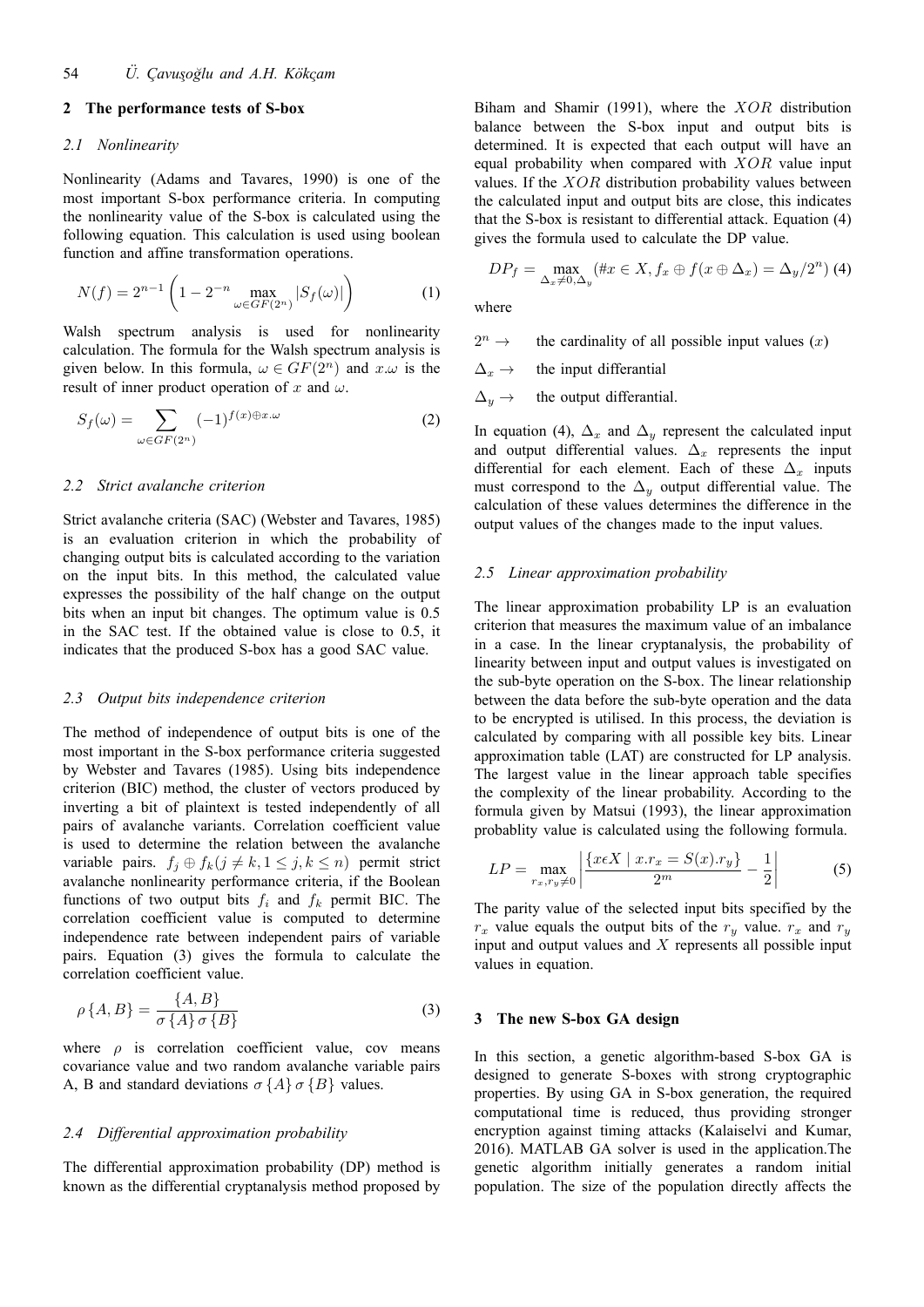duration of the process. As the population size increases, the time of obtaining results increases proportionally. In the case of very low population use, sufficient diversity cannot be achieved and the solution cannot be improved.

New populations are generated using the previous populations. In the generation of new populations, the fitness value for the current population is calculated and the individuals are selected. Best individuals which are called elites are transferred to the next population without any change. Other individuals in the population are undergo crossover and mutation operations to become a member of a new population. Crossover operator is used to transfer the characteristics of the good individuals to the next generation. On the other hand mutation operator is used to avoid from stuck on to the local maximum.





The algorithm continues to work until the determined stopping criterion is met. Block diagram of suggested genetic algorithm-based S-box GA is shown in Figure 1. In this algorithm, GA is used to search 256-bit arrays with high nonlinearity value (minx  $> 106$  and max  $=$  112) for S-boxes. Because of the similarity of the problem to the well-known traveling salesman problem (TSP) structure, the problem is solved like a TSP problem. In TSP, a salesman has to travel all of the places provided to him/her with the objective of shortest distance possible, never visiting a place more than once. Here, instead of the shortest distance, the fitness function is changed to search for a solution with high nonlinearity value. Nonlinearity value is one of the most important criteria used in S-box evaluation. The structure of the chromosomes consist of 256 unique genes, which are different from each other. In the solution process, crossover and mutation operators of GA is implemented to reach the global optimum by avoiding local optimums. The proposed GA works as:

- 1 The algorithm first generates the initial population (100 individuals) with random permutations.
- 2 Next population is produced using the individuals in the current population until the stopping criteria is met. The following steps are being implemented while creating a new population:
	- a Fitness values (nonlinearity value) of all individuals in the current population are calculated using fitness function.
	- b Calculated raw fitness values are scaled to a more useful number range.
	- c Parents are selected from current population based on their scaled fitness scores and processed to generate new population.
		- Some of high scored parents (elites) are selected and directly transferred to next population.
		- Rest of the parents are subject to crossover or mutation operation and resulting children transferred to next population.

#### *3.1 Chromosome structure*

A chromosome consist of 256 unique genes, which represents the values of an S-box as given in Figure 2.

**Figure 2** Chromosome structure

|  |  | <br> |  |  |
|--|--|------|--|--|
|--|--|------|--|--|

### *3.2 Fitness function*

Fitness function finds the nonlinearity value of an individual (chromosome) using equations (1) and (2). Fitness of all individuals are found through calculating their nonlinearity values. Objective is to find highest nonlinearity valued individual in which represents an S-box.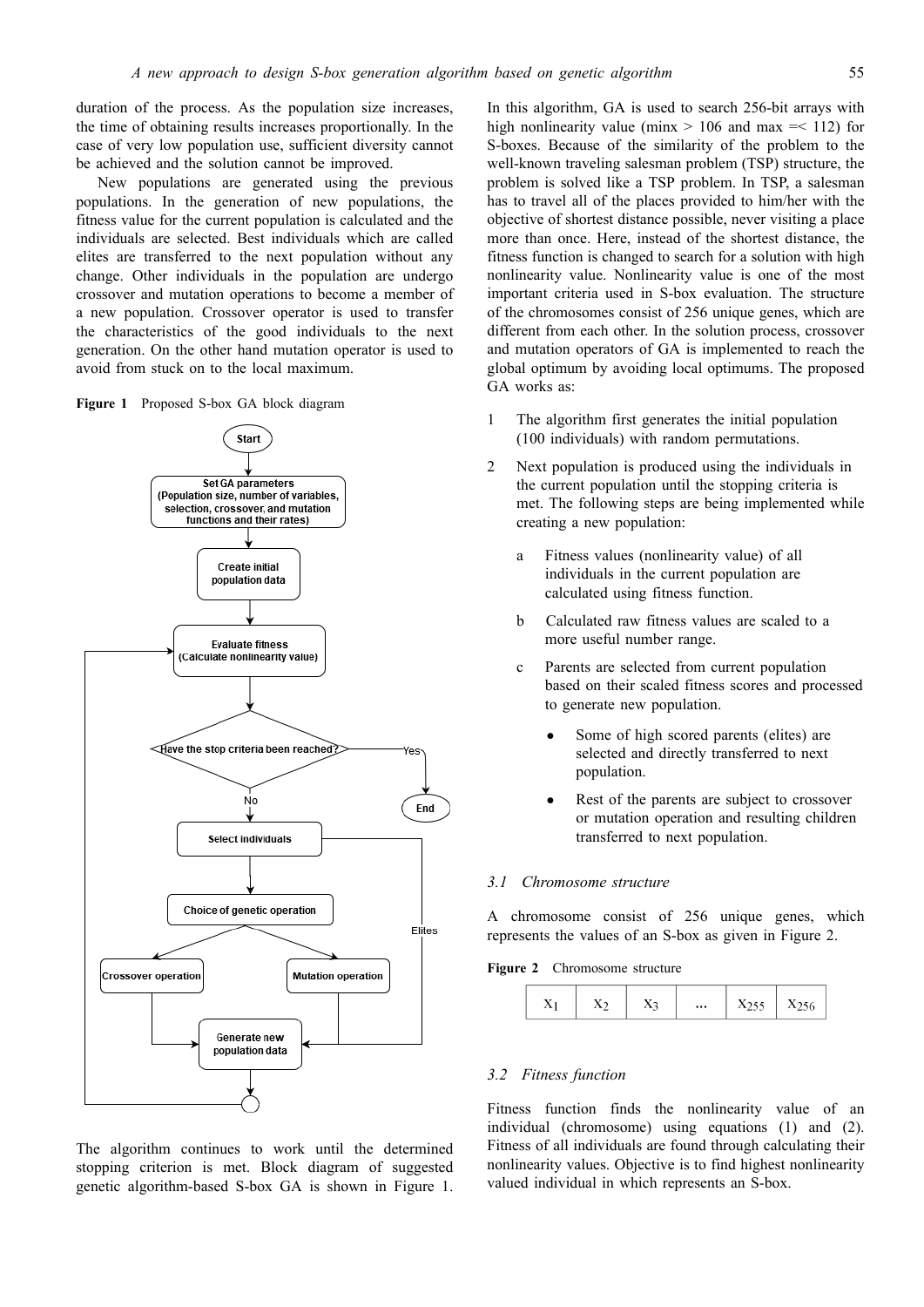| Study                          | Crossover                                                                                         | <b>Mutation</b>                                                                              | Fitness                                                                                                                                                |
|--------------------------------|---------------------------------------------------------------------------------------------------|----------------------------------------------------------------------------------------------|--------------------------------------------------------------------------------------------------------------------------------------------------------|
| Picek et al. $(2014)$          | Partially mapped,<br>position-based and order<br>crossovers                                       | Insert, inversion and swap<br>mutations                                                      | Nonlinearity value and transparency<br>order                                                                                                           |
| Picek et al. $(2015)$          | Not revealed                                                                                      | Not revealed                                                                                 | Nonlinearity value and differential<br>uniformity                                                                                                      |
| Kalaiselvi and<br>Kumar (2016) | Randomly apply single point,<br>two point and uniform<br>crossover                                | Flip chromosomes to<br>generate new one                                                      | Not revealed                                                                                                                                           |
| Ivanov et al. $(2016)$         | Choose pair of parents and<br>select two random points on<br>them to generate pair of<br>children | Correct bijective property<br>of crossover children by<br>checking for element<br>repetition | Calculate nonlinearity and<br>differential uniformity values                                                                                           |
| Picek et al. $(2017)$          | Exchange randomly selected<br>branches between two parent<br>trees                                | Replace the branch with<br>randomly generated one                                            | First check function for balance with<br>Kronecker delta function, if its<br>balanced then calculate nonlinearity<br>value and differential uniformity |
| Our study                      | Reverse array between two<br>randomly selected points                                             | Swap two randomly<br>selected genes                                                          | Calculate nonlinearity value                                                                                                                           |

**Table 1** Properties of genetic operators and fitness functions in S-box studies with genetic algorithm

**Table 2** The comparison table of S-boxes

| $S-box$     |                        |                          |     |     | Nonlinearity |     | <b>BIC-SAC</b> |     | <b>BIC-nonlinearity</b> |     |        | <b>SAC</b> |        | DP  | LP    |
|-------------|------------------------|--------------------------|-----|-----|--------------|-----|----------------|-----|-------------------------|-----|--------|------------|--------|-----|-------|
|             |                        |                          |     | Min | Avg          | Max |                |     |                         |     | Min    | Avg        | Max    |     |       |
|             | Proposed S-box1        |                          |     | 105 | 107          | 110 | 0.5011         |     | 102.75                  |     | 0.4375 | 0.5197     | 0.625  | 10  | 0.132 |
|             | Proposed S-box2        |                          |     | 105 | 106          | 110 | 0.5039         |     | 104.8                   |     | 0.4218 | 0.5061     | 0.6406 | 10  | 0.125 |
|             | Proposed S-box3        |                          |     | 102 | 106          | 112 | 0.5031         |     | 104.7                   |     | 0.3906 | 0.4960     | 0.5781 | 12  | 0.125 |
| Chen (2008) |                        |                          |     | 102 | 104          | 106 | 0.4971         |     | 103.2                   |     | 0.3750 | 0.4980     | 0.6093 | 10  | 0.136 |
|             | Khan et al. $(2012)$   |                          |     | 95  | 102          | 107 | 0.5011         |     | 100.28                  |     | 0.3906 | 0.5034     | 0.6250 | 12  | 0.136 |
|             |                        | Tang and Liao (2005)     |     | 101 | 103.8        | 108 | 0.4958         |     | 102.6                   |     | 0.3906 | 0.5058     | 0.5781 | 14  | 0.140 |
|             | Khan et al. $(2013)$   |                          |     | 98  | 104          | 108 | 0.5048         |     | 102.857                 |     | 0.2812 | 0.4953     | 0.6093 | 12  | 0.140 |
|             | Hussain et al. (2012)  |                          |     | 102 | 104          | 108 | 0.5021         |     | 104.071                 |     | 0.3906 | 0.5056     | 0.5937 | 12  | 0.125 |
|             |                        | Ozkaynak and Ozer (2010) |     | 100 | 103          | 106 | 0.5009         |     | 103.714                 |     | 0.4218 | 0.5048     | 0.5937 | 10  | 0.125 |
|             | Wang et al. (2009)     |                          |     | 102 | 104          | 106 | 0.5070         |     | 103.8                   |     | 0.4850 | 0.5072     | 0.5150 | 12  | 0.136 |
|             |                        | Cavuşoğlu et al. (2017)  |     | 104 | 106          | 108 | 0.49763        |     | 103.857                 |     | 0.3906 | 0.5063     | 0.5937 | 12  | 0.164 |
|             | Brickell et al. (1995) |                          |     | 104 | 105.7        | 108 | 0.4994         |     | 104.1                   |     | 0.3986 | 0.5032     | 0.5938 | 12  | 0.109 |
|             | Gladman (2001)         |                          |     | 112 | 112          | 112 | 0.5046         |     | 112                     |     | 0.4531 | 0.5048     | 0.5625 | 4   | 0.062 |
|             |                        |                          |     |     |              |     |                |     |                         |     |        |            |        |     |       |
| Table 3     |                        | Proposed S-box1          |     |     |              |     |                |     |                         |     |        |            |        |     |       |
| 144         | 136                    | 240                      | 229 | 79  | 231          | 110 | 69             | 215 | 238                     | 101 | 120    | 239        | 153    | 163 | 82    |
| 127         | 90                     | 148                      | 247 | 246 | 205          | 171 | 162            | 24  | 27                      | 250 | 142    | 253        | 6      | 113 | 68    |
| 98          | 86                     | 243                      | 220 | 201 | 200          | 222 | 248            | 203 | 32                      | 177 | 43     | 132        | 146    | 202 | 37    |

| 127 | 90  | 148 | 247 | 246 | 205 | 171 | 162 | 24  | 27  | 250 | 142 | 253 | 6   | 113 | 68  |
|-----|-----|-----|-----|-----|-----|-----|-----|-----|-----|-----|-----|-----|-----|-----|-----|
| 98  | 86  | 243 | 220 | 201 | 200 | 222 | 248 | 203 | 32  | 177 | 43  | 132 | 146 | 202 | 37  |
| 60  | 130 | 172 | 157 | 121 | 181 | 88  | 85  | 105 | 44  | 251 | 252 | 235 |     | 76  | 92  |
| 193 | 20  | 91  | 180 | 34  | 198 | 213 | 187 | 145 | 176 | 38  | 219 | 109 | 191 | 35  | 161 |
| 94  | 190 | 30  | 10  | 16  | 131 | 112 | 63  | 51  | 3   | 61  | 15  | 46  | 134 | 218 | 9   |
| 167 | 233 | 40  | 126 | 223 | 84  | 216 | 103 | 182 | 87  | 115 | 125 | 122 | 114 | 192 | 102 |
| 2   | 39  | 57  | 209 | 225 | 25  | 129 | 111 | 81  | 169 | 26  | 75  | 230 | 155 | 212 | 139 |
| 78  | 158 | 116 | 54  | 71  | 185 | 186 | 11  | 18  | 106 | 149 | 236 | 227 | 204 | 22  | 242 |
| 4   | 108 | 107 | 96  | 226 | 245 | 70  | 33  | 21  | 138 | 164 | 104 | 52  | 150 | 58  | 49  |
| 140 | 151 | 89  | 67  | 210 | 64  | 74  | 194 | 241 | 199 | 166 | 156 | 80  | 255 | 228 | 188 |
| 12  | 118 | 45  | 159 | 56  | 207 | 141 | 256 | 128 | 13  | 73  | 197 | 133 | 95  | 14  | 42  |
| 53  | 99  | 214 | 47  | 217 | 48  | 23  | 77  | 72  | 123 | 160 | 17  | 170 | 168 | 135 | 237 |
| 55  | 147 | 208 | 221 | 174 | 196 | 28  | 195 | 65  | 224 | 211 | 83  | 59  | 29  | 93  | 143 |
| 119 | 152 | 50  | 254 | 19  | 100 | 178 | 234 | 36  | 8   | 183 | 137 | 232 | 206 | 184 |     |
| 154 | 117 | 5   | 41  | 189 | 244 | 165 | 124 | 249 | 179 | 97  | 175 | 31  | 173 | 62  | 66  |

# *3.3 Scaling*

In the scaling process, ranking is done by ordering the individual scores. Accordingly the scaled fitness score of an individual in the  $r<sup>th</sup>$  order is calculated by the formula 1/*<sup>√</sup> r*.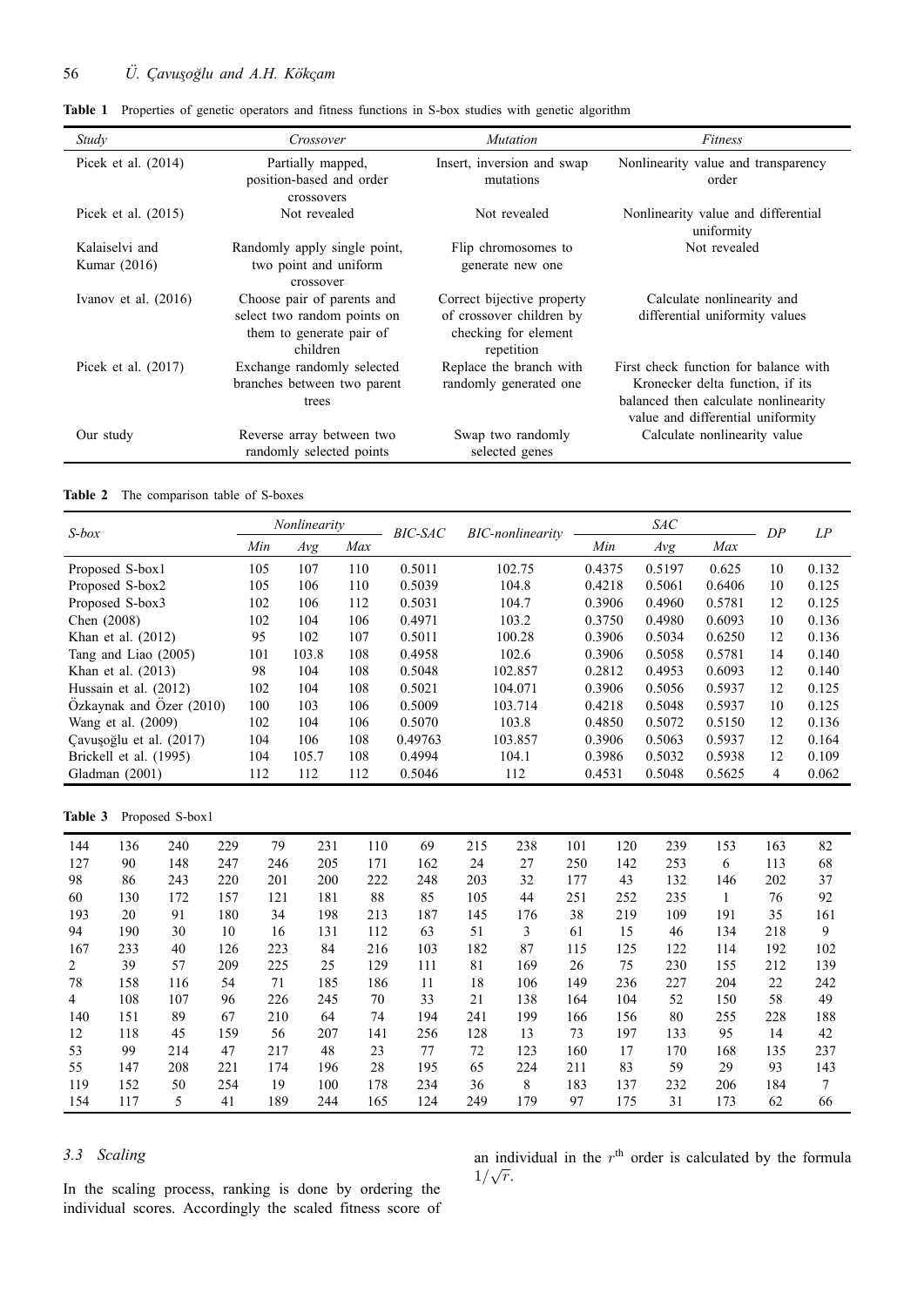| Table 4    |            | Proposed S-box2                           |           |              |           |          |            |            |            |                |            |              |            |            |            |
|------------|------------|-------------------------------------------|-----------|--------------|-----------|----------|------------|------------|------------|----------------|------------|--------------|------------|------------|------------|
| 179        | 39         | 164                                       | 119       | 118          | 223       | 232      | 25         | 106        | 8          | 197            | 92         | 127          | 12         | 153        | 125        |
| 3          | 24         | 204                                       | 188       | 154          | 98        | 205      | 227        | 249        | 54         | 93             | 9          | 215          | 230        | 224        | 69         |
| 146        | 110        | 198                                       | 44        | 159          | 152       | 30       | 53         | 225        | 169        | 126            | 252        | 136          | 231        | 187        | 199        |
| 10         | 2          | 33                                        | 155       | 19           | 234       | 6        | 174        | 102        | 165        | 203            | 103        | 157          | 135        | 242        | 202        |
| 84         | 148        | 37                                        | 60        | 5            | 41        | 49       | 190        | 13         | $\tau$     | 16             | 62         | 243          | 226        | 29         | 56         |
| 107        | 177        | 134                                       | 158       | 101          | 85        | 96       | 211        | 14         | 74         | 214            | 17         | 238          | 112        | 32         | 75         |
| 181        | 233        | 217                                       | 218       | 72           | 220       | 184      | 163        | 97         | 48         | 191            | 11         | 213          | 196        | 200        | 129        |
| 22         | 64         | 52                                        | 128       | 45           | 186       | 207      | 208        | 61         | 27         | 151            | 46         | 80           | 247        | 87         | 28         |
| 144        | 23         | 109                                       | 76        | 201          | 50        | 40       | 251        | 131        | 115        | 123            | 236        | 185          | 70         | 36         | 90         |
| 100        | 246        | 83                                        | 162       | 195          | 182       | 209      | 63         | 81         | 171        | $\overline{4}$ | 168        | 142          | 254        | 35         | 73         |
| 172<br>160 | 121<br>132 | 175<br>192                                | 166<br>18 | 239<br>99    | 43<br>150 | 94<br>78 | 143<br>250 | 88<br>245  | 122<br>108 | 229<br>212     | 253<br>124 | 86<br>120    | 71<br>34   | 176<br>228 | 111<br>161 |
| 147        | 219        | 133                                       | 91        | 59           | 89        | 55       | 173        | 114        | 105        | 113            | 140        | $\mathbf{1}$ | 21         | 38         | 156        |
| 58         | 248        | 42                                        | 178       | 145          | 194       | 65       | 256        | 117        | 170        | 241            | 104        | 210          | 95         | 77         | 141        |
| 67         | 206        | 31                                        | 167       | 149          | 138       | 244      | 66         | 79         | 116        | 57             | 216        | 68           | 235        | 237        | 51         |
| 20         | 193        | 137                                       | 47        | 183          | 26        | 139      | 240        | 255        | 15         | 82             | 180        | 130          | 189        | 222        | 221        |
| Table 5    |            | Proposed S-box3                           |           |              |           |          |            |            |            |                |            |              |            |            |            |
|            |            |                                           |           |              |           |          |            |            |            |                |            |              |            |            |            |
| 215        | 190        | 162                                       | 121       | 80           | 126       | 102      | 94         | 213        | 48         | 154            | 89         | 111          | 212        | 239        | 71         |
| 9          | 66         | 201                                       | 200       | 53           | 254       | 72       | 74         | 222        | 62         | 61             | 95         | 151          | 38         | 133        | 169        |
| 197<br>142 | 46<br>109  | 90<br>123                                 | 214<br>60 | 244<br>205   | 21<br>97  | 59<br>5  | 207<br>211 | 216<br>184 | 64<br>39   | 168<br>249     | 185<br>96  | 82<br>69     | 153<br>182 | 219<br>107 | 145        |
| 178        | 113        | 3                                         | 191       | 204          | 198       | 51       | 232        | $27\,$     | 4          | 41             | 180        | 179          | 243        | 160        | 118<br>87  |
| 175        | 2          | 140                                       | 31        | 115          | 20        | 236      | 226        | 58         | 11         | 255            | 148        | 52           | 189        | 28         | 70         |
| 86         | 227        | 167                                       | 195       | 156          | 230       | 152      | 93         | 76         | 242        | 252            | 6          | 103          | 19         | 132        | 144        |
| 166        | 47         | 229                                       | 119       | 147          | 187       | 128      | 240        | 68         | 218        | 77             | 25         | 181          | 234        | 32         | $30\,$     |
| 208        | 40         | 192                                       | 159       | 14           | 183       | 130      | 203        | 125        | 246        | 143            | 108        | 33           | 55         | 199        | 250        |
| 248        | 210        | 225                                       | 171       | 67           | 16        | 81       | 237        | 149        | 15         | 117            | 7          | 78           | 235        | 37         | 173        |
| 176        | 122        | 83                                        | 188       | 170          | 161       | 43       | 186        | 233        | 137        | 131            | 220        | 221          | 22         | 174        | 12         |
| 146        | 135        | 112                                       | 223       | 120          | 34        | 101      | 84         | 44         | 42         | 116            | 45         | 99           | 98         | 164        | 196        |
| 251        | 163        | 253                                       | 63        | 114          | 172       | 35       | 100        | 206        | 155        | 23             | 26         | 141          | 138        | 106        | 88         |
| 104        | 17         | 10                                        | 245       | 127          | 157       | 177      | 241        | 56         | 110        | 18             | 65         | 193          | 194        | 224        | 247        |
| 150        | 54         | 36                                        | 231       | $\mathbf{0}$ | 73        | 136      | 228        | 129        | 57         | 165            | 8          | 79           | 209        | 85         | 49         |
| 1          | 13         | 29                                        | 92        | 50           | 105       | 75       | 238        | 217        | 91         | 124            | 202        | 139          | 134        | 24         | 158        |
| Table 6    |            | The dependence matrix for proposed S-box1 |           |              |           |          |            |            |            |                |            |              |            |            |            |
| 0.570312   |            | 0.523438                                  |           | 0.523438     |           | 0.585938 |            | 0.445312   |            | 0.507812       |            | 0.539062     |            |            | 0.445312   |
| 0.546875   |            | 0.437500                                  |           | 0.531250     |           | 0.531250 |            | 0.515625   |            | 0.437500       |            | 0.453125     |            |            | 0.468750   |
| 0.453125   |            | 0.515625                                  |           | 0.546875     |           | 0.468750 |            | 0.484375   |            | 0.484375       |            | 0.484375     |            |            | 0.562500   |
| 0.562500   |            | 0.546875                                  |           | 0.546875     |           | 0.500000 |            | 0.531250   |            | 0.468750       |            | 0.453125     |            |            | 0.484375   |
| 0.484375   |            | 0.562500                                  |           | 0.453125     |           | 0.437500 |            | 0.468750   |            | 0.515625       |            | 0.453125     |            |            | 0.562500   |
| 0.546875   |            | 0.468750                                  |           | 0.468750     |           | 0.562500 |            | 0.546875   |            | 0.609375       |            | 0.515625     |            |            | 0.484375   |
| 0.484375   |            | 0.515625                                  |           | 0.531250     |           | 0.578125 |            | 0.531250   |            | 0.531250       |            | 0.531250     |            |            | 0.531250   |
| 0.421875   |            | 0.546875                                  |           | 0.562500     |           | 0.500000 |            | 0.500000   |            | 0.515625       |            | 0.468750     |            |            | 0.468750   |
| Table 7    |            | The dependence matrix for proposed S-box2 |           |              |           |          |            |            |            |                |            |              |            |            |            |
| 0.507812   |            | 0.460938                                  |           | 0.554688     |           | 0.460938 |            | 0.445312   |            | 0.476562       |            | 0.507812     |            |            | 0.554688   |
| 0.484375   |            | 0.515625                                  |           | 0.500000     |           | 0.437500 |            | 0.546875   |            | 0.531250       |            | 0.453125     |            |            | 0.468750   |
| 0.515625   |            | 0.437500                                  |           | 0.515625     |           | 0.578125 |            | 0.515625   |            | 0.546875       |            | 0.484375     |            |            | 0.484375   |
| 0.468750   |            | 0.500000                                  |           | 0.484375     |           | 0.484375 |            | 0.515625   |            | 0.531250       |            | 0.468750     |            |            | 0.578125   |
| 0.484375   |            | 0.468750                                  |           | 0.484375     |           | 0.515625 |            | 0.500000   |            | 0.500000       |            | 0.484375     |            |            | 0.515625   |
| 0.468750   |            | 0.546875                                  |           | 0.515625     |           | 0.531250 |            | 0.500000   |            | 0.531250       |            | 0.546875     |            |            | 0.437500   |
| 0.500000   |            | 0.515625                                  |           | 0.515625     |           | 0.484375 |            | 0.453125   |            | 0.468750       |            | 0.453125     |            |            | 0.484375   |

0.515625 0.468750 0.546875 0.546875 0.531250 0.531250 0.531250 0.500000

# *3.4 Selection*

Parents which are used to create next generations are selected from population according to their scaled fitness scores. Some of best individuals (elites) are directly transferred to next generation without any change, thus no

crossover and mutation operations are applied on them. Number of elites are 7, in this model. Rest of the individuals (93 parents) are randomly selected and subject to a change, which are done by crossover (80% = 74 individuals) or mutation (20% = 19 individuals) operators.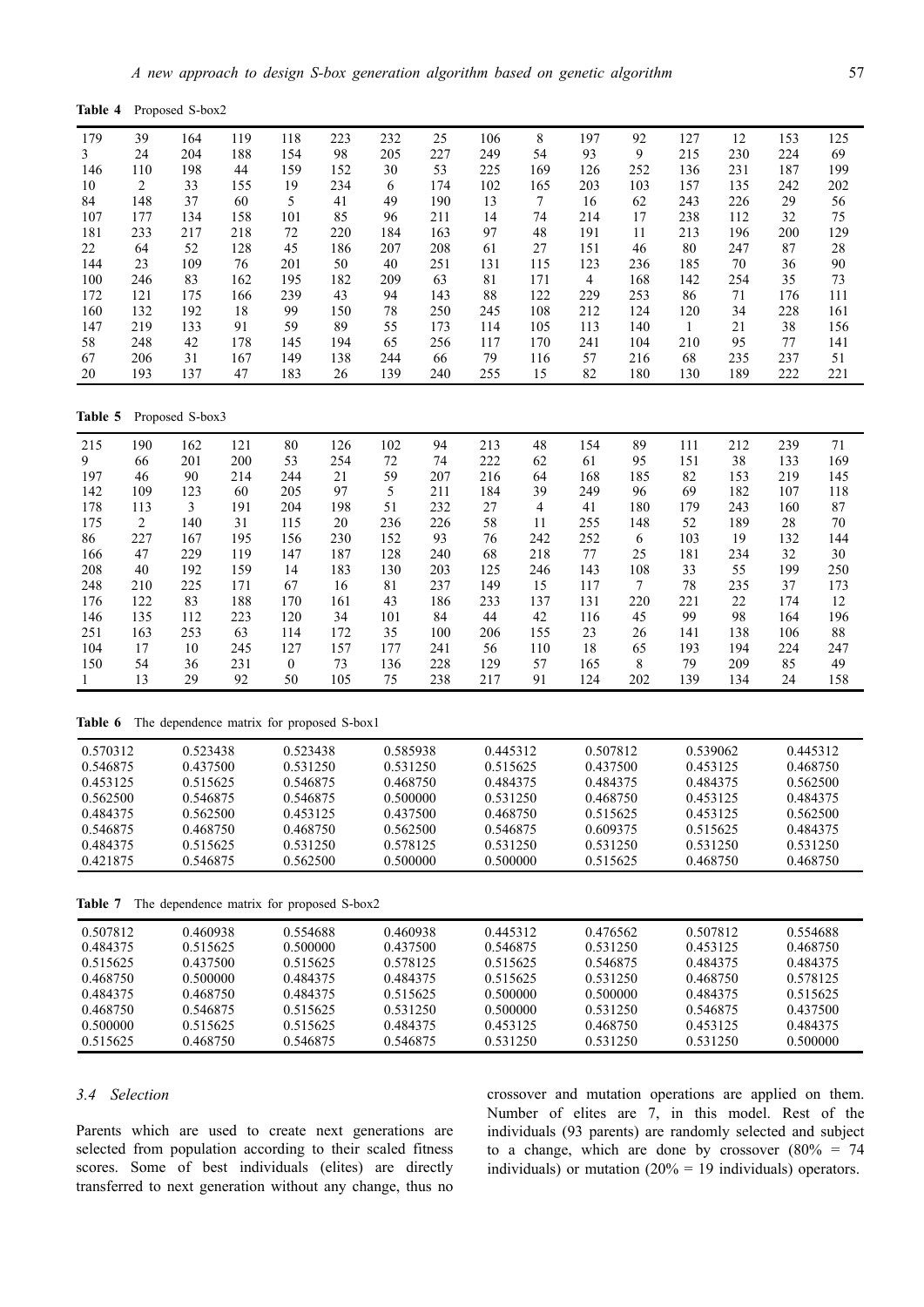|  |  | Table 8 The dependence matrix for proposed S-box3 |  |  |  |  |
|--|--|---------------------------------------------------|--|--|--|--|
|--|--|---------------------------------------------------|--|--|--|--|

| 0.531250 | 0.578125 | 0.484375 | 0.500000 | 0.515625 | 0.515625 | 0.531250 | 0.484375 |
|----------|----------|----------|----------|----------|----------|----------|----------|
| 0.468750 | 0.500000 | 0.484375 | 0.500000 | 0.500000 | 0.500000 | 0.500000 | 0.500000 |
| 0.453125 | 0.546875 | 0.578125 | 0.531250 | 0.515625 | 0.468750 | 0.468750 | 0.437500 |
| 0.453125 | 0.453125 | 0.531250 | 0.468750 | 0.531250 | 0.562500 | 0.500000 | 0.468750 |
| 0.500000 | 0.531250 | 0.468750 | 0.500000 | 0.500000 | 0.468750 | 0.421875 | 0.531250 |
| 0.515625 | 0.515625 | 0.468750 | 0.468750 | 0.546875 | 0.500000 | 0.406250 | 0.421875 |
| 0.437500 | 0.500000 | 0.390625 | 0.562500 | 0.468750 | 0.500000 | 0.468750 | 0.531250 |
| 0.531250 | 0.500000 | 0.500000 | 0.500000 | 0.531250 | 0.453125 | 0.515625 | 0.531250 |

**Table 9** BIC-nonlinearity matrix for proposed S-box1

|     | 101 | 107 | 101 | 99               | 99  | 103 | 107 |
|-----|-----|-----|-----|------------------|-----|-----|-----|
| 101 |     | 98  | 102 | 106              | 104 | 104 | 106 |
| 107 | 98  |     | 102 | 106              | 100 | 104 | 106 |
| 101 | 102 | 102 |     | 102              | 108 | 104 | 106 |
| 99  | 106 | 106 | 102 | سينتسخ والمستنبذ | 96  | 100 | 102 |
| 99  | 104 | 100 | 108 | 96               |     | 104 | 100 |
| 103 | 104 | 104 | 104 | 100              | 104 |     | 100 |
| 107 | 106 | 106 | 106 | 102              | 100 | 100 |     |

**Table 10** BIC-SAC matrix for proposed S-box1

|          | 0.500000                 | 0.484375                 | 0.509766          | 0.511719      | 0.501953 | 0.513672 | 0.519531 |
|----------|--------------------------|--------------------------|-------------------|---------------|----------|----------|----------|
| 0.500000 | $\overline{\phantom{a}}$ | 0.478516                 | 0.507812          | 0.488281      | 0.476562 | 0.494141 | 0.490234 |
| 0.484375 | 0.478516                 | $\overline{\phantom{a}}$ | 0.498047          | 0.511719      | 0.503906 | 0.511719 | 0.496094 |
| 0.509766 | 0.507812                 | 0.498047                 | $\qquad \qquad -$ | 0.501953      | 0.509766 | 0.507812 | 0.498047 |
| 0.511719 | 0.488281                 | 0.511719                 | 0.501953          | $\frac{1}{2}$ | 0.494141 | 0.505859 | 0.503906 |
| 0.501953 | 0.476562                 | 0.503906                 | 0.509766          | 0.494141      |          | 0.500000 | 0.484375 |
| 0.513672 | 0.494141                 | 0.511719                 | 0.507812          | 0.505859      | 0.500000 |          | 0.527344 |
| 0.519531 | 0.490234                 | 0.496094                 | 0.498047          | 0.503906      | 0.484375 | 0.527344 | ___      |

# **Table 11** BIC-nonlinearity matrix for proposed S-box2

|     | 109 | 105 | 103 | 101           | 99  | 109 | 103 |
|-----|-----|-----|-----|---------------|-----|-----|-----|
| 109 |     | 106 | 106 | 102           | 108 | 108 | 104 |
| 105 | 106 |     | 106 | 102           | 104 | 100 | 102 |
| 103 | 106 | 106 |     | 104           | 104 | 108 | 108 |
| 101 | 102 | 102 | 104 | $\sim$ $\sim$ | 102 | 108 | 106 |
| 99  | 108 | 104 | 104 | 102           |     | 108 | 108 |
| 109 | 108 | 100 | 108 | 108           | 108 |     | 104 |
| 103 | 104 | 102 | 108 | 106           | 108 | 104 |     |

# **Table 12** BIC-SAC matrix for proposed S-box2

|          | 0.500000                 | 0.490234          | 0.513672 | 0.505859 | 0.503906 | 0.492188 | 0.525391 |
|----------|--------------------------|-------------------|----------|----------|----------|----------|----------|
| 0.500000 | $\overline{\phantom{a}}$ | 0.511719          | 0.496094 | 0.515625 | 0.500000 | 0.527344 | 0.533203 |
| 0.490234 | 0.511719                 | $\qquad \qquad -$ | 0.529297 | 0.503906 | 0.480469 | 0.498047 | 0.501953 |
| 0.513672 | 0.496094                 | 0.529297          |          | 0.503906 | 0.509766 | 0.496094 | 0.490234 |
| 0.505859 | 0.515625                 | 0.503906          | 0.503906 |          | 0.492188 | 0.496094 | 0.484375 |
| 0.503906 | 0.500000                 | 0.480469          | 0.509766 | 0.492188 |          | 0.509766 | 0.500000 |
| 0.492188 | 0.527344                 | 0.498047          | 0.496094 | 0.496094 | 0.509766 |          | 0.500000 |
| 0.525391 | 0.533203                 | 0.501953          | 0.490234 | 0.484375 | 0.500000 | 0.500000 |          |

#### *3.5 Crossover*

Crossover operation is done by selecting two random points over parent chromosome and reversing the array between these points as given in Figure 3.

# *3.6 Mutation*

Mutation operation is done by selecting two random genes over parent chromosome and swapping the values of these two genes as given in Figure 4.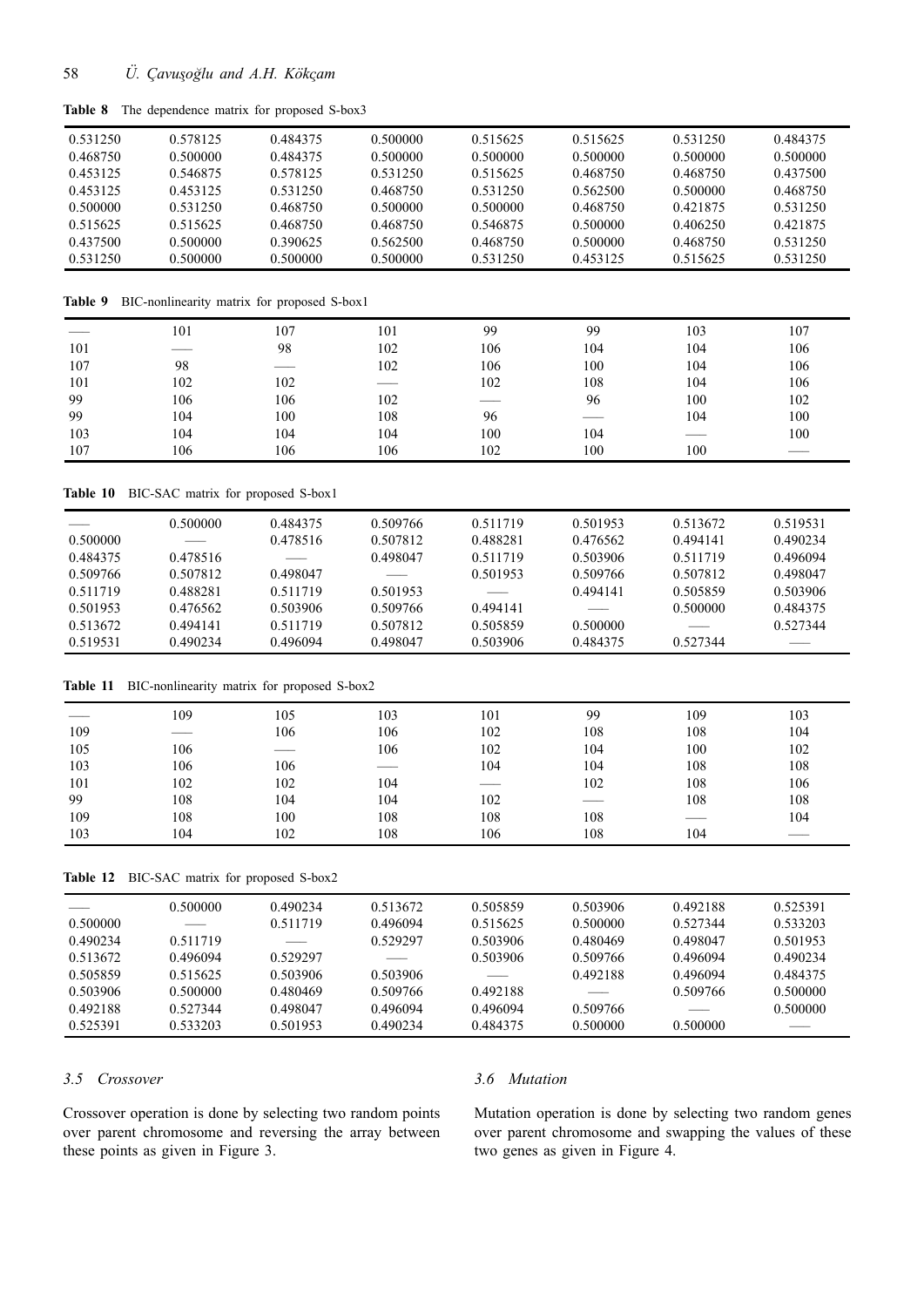|     | 104    | 108 | 104 | 104 | 106 | 104                    | 106 |
|-----|--------|-----|-----|-----|-----|------------------------|-----|
| 104 | ------ | 104 | 100 | 108 | 106 | 102                    | 104 |
| 108 | 104    |     | 106 | 108 | 106 | 104                    | 106 |
| 104 | 100    | 106 |     | 106 | 104 | 108                    | 102 |
| 104 | 108    | 108 | 106 |     | 100 | 106                    | 104 |
| 106 | 106    | 106 | 104 | 100 |     | 106                    | 104 |
| 104 | 102    | 104 | 108 | 106 | 106 | and the control of the | 104 |
| 106 | 104    | 106 | 102 | 104 | 104 | 104                    |     |

**Table 13** BIC-nonlinearity matrix for proposed S-box3

**Table 14** BIC-SAC matrix for proposed S-box3

| Those I. Bic bile mwall for proposed b comp |                                                                                                                                                                                                                                                                                                                                                                                                                                                                            |               |          |          |          |          |          |
|---------------------------------------------|----------------------------------------------------------------------------------------------------------------------------------------------------------------------------------------------------------------------------------------------------------------------------------------------------------------------------------------------------------------------------------------------------------------------------------------------------------------------------|---------------|----------|----------|----------|----------|----------|
| $\frac{1}{2}$                               | 0.511719                                                                                                                                                                                                                                                                                                                                                                                                                                                                   | 0.480469      | 0.494141 | 0.533203 | 0.511719 | 0.484375 | 0.503906 |
| 0.511719                                    | $\frac{1}{2} \left( \frac{1}{2} \right) \left( \frac{1}{2} \right) \left( \frac{1}{2} \right) \left( \frac{1}{2} \right) \left( \frac{1}{2} \right) \left( \frac{1}{2} \right) \left( \frac{1}{2} \right) \left( \frac{1}{2} \right) \left( \frac{1}{2} \right) \left( \frac{1}{2} \right) \left( \frac{1}{2} \right) \left( \frac{1}{2} \right) \left( \frac{1}{2} \right) \left( \frac{1}{2} \right) \left( \frac{1}{2} \right) \left( \frac{1}{2} \right) \left( \frac$ | 0.501953      | 0.507812 | 0.498047 | 0.509766 | 0.486328 | 0.498047 |
| 0.480469                                    | 0.501953                                                                                                                                                                                                                                                                                                                                                                                                                                                                   | $\frac{1}{2}$ | 0.509766 | 0.521484 | 0.496094 | 0.539062 | 0.527344 |
| 0.494141                                    | 0.507812                                                                                                                                                                                                                                                                                                                                                                                                                                                                   | 0.509766      |          | 0.525391 | 0.478516 | 0.521484 | 0.511719 |
| 0.533203                                    | 0.498047                                                                                                                                                                                                                                                                                                                                                                                                                                                                   | 0.521484      | 0.525391 |          | 0.482422 | 0.494141 | 0.480469 |
| 0.511719                                    | 0.509766                                                                                                                                                                                                                                                                                                                                                                                                                                                                   | 0.496094      | 0.478516 | 0.482422 |          | 0.494141 | 0.484375 |
| 0.484375                                    | 0.486328                                                                                                                                                                                                                                                                                                                                                                                                                                                                   | 0.539062      | 0.521484 | 0.494141 | 0.494141 |          | 0.500000 |
| 0.503906                                    | 0.498047                                                                                                                                                                                                                                                                                                                                                                                                                                                                   | 0.527344      | 0.511719 | 0.480469 | 0.484375 | 0.500000 |          |

**Figure 3** Crossover operation



**Figure 4** Mutation operation



### *3.7 Stopping criteria*

The algorithm has three different stopping criteria. The first of these is the achievement of the targeted fitness (nonlinearity) value, which is 112. The second is that there is no improvement in the solution over the consecutive 3,000 generations. The final is that the maximum number of iterations, which are 100,000 is reached. Table 1 shows the comparison of some studies in the literature using genetic algorithms in S-box generation. The information about crossover, mutation techniques and fitness functions are presented in the table.

### **4 Performance analysis results of generated S-boxes**

Performance analyses are performed on three S-boxes obtained from genetic algorithm-based S-box generation algorithm developed in this section and performance results are examined. There are many S-boxes generated which are close to the performance values of the S-boxes presented in this study. However, only three of them are presented to show its performance.

As a performance analysis, nonlinearity, SAC, output BIC, DP and LP analyses are performed. The results of the proposed S-boxes are compared with the literature. The performance results of the proposed S-boxes and some studies in the literature are given in Table 2.

Proposed S-box1, S-box2, S-box3 are shown in Tables 3–5. It is found that the nonlinearity values of the proposed S-box1 are 105, 108, 106, 108, 110, 106, 110, 108, the nonlinearity values of the proposed S-box2 are 105, 106, 106, 110, 106, 106, 106, 106 and the nonlinearity values of the proposed S-box3 are 106, 108, 102, 106, 106, 106, 106, 112. As can be seen from Table 2, the nonlinearity max., min., avg. values of proposed S-box1 are 110, 105, 107 respectively. The nonlinearity max., min. and avg. values of proposed S-box2 are 108, 106, 106 respectively. The nonlinearity max., min. and avg. values of proposed S-box3 are 112, 102, 106 respectively. When these values compared in Table 2 with all the results show that the proposed S-boxes has the best max., min. and avg. nonlinearity values after the S-box of AES algorithm construction.In addition, another important result is seen in Table 2 where the max. nonlinearity value of S-box3 is equal to the value of the AES algorithm. This value is better than all of the compared values in the literature.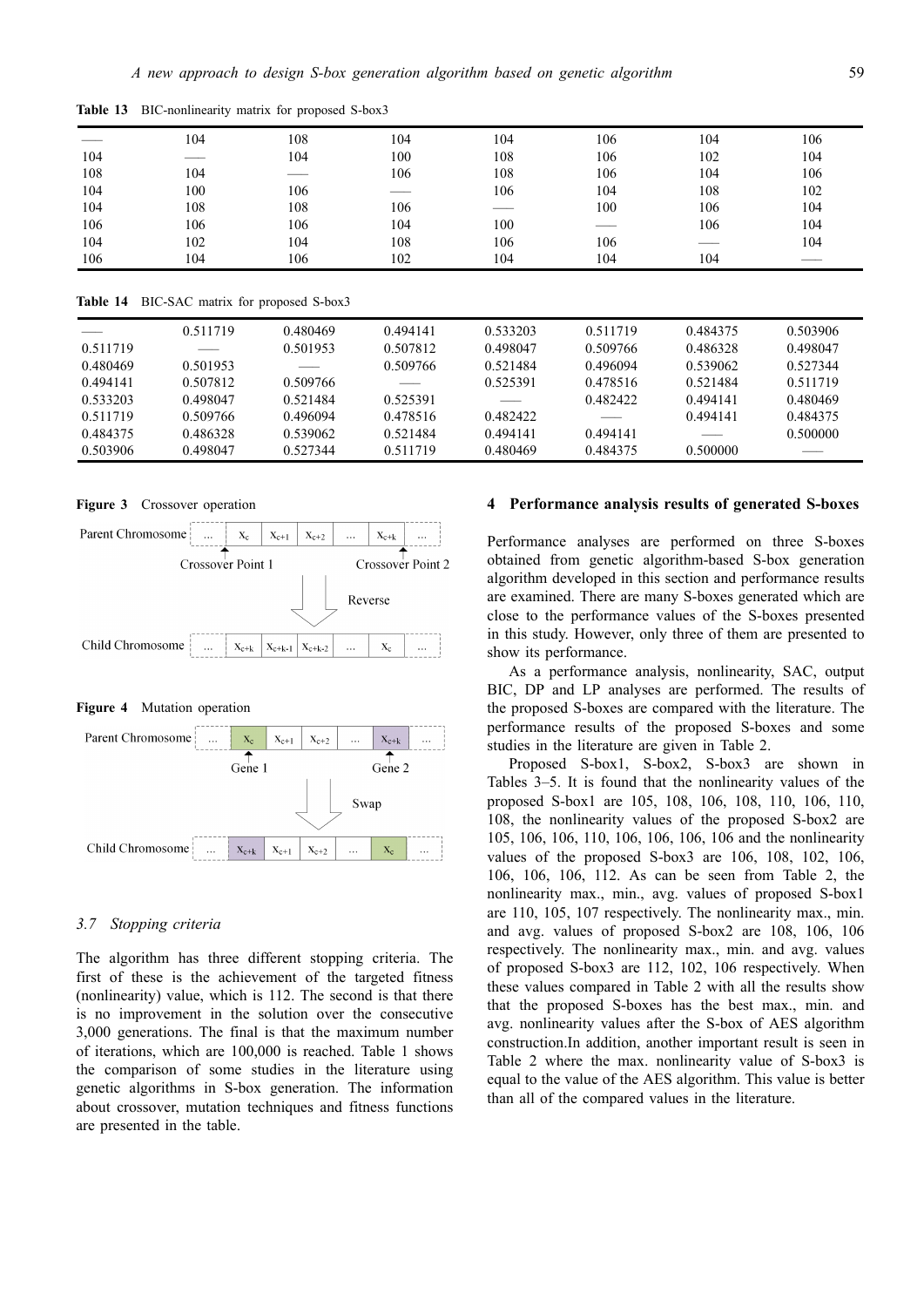The min., max. and avg. SAC values for the proposed S-boxes are shown in Table 2. SAC matrices of the proposed S-box1, S-box2 and S-box3 are given in Tables 6–8. When the SAC min., max. and avg. values of the proposed S-boxes are examined and compared with the literature, it is seen that they are very close to the optimum value of 0.5 which is very close to the AES algorithm.

Another important performance criterion is BIC. The BIC is assessed in two ways: BIC-SAC and BIC-nonlinearity. The BIC-SAC and BIC-nonlinearity matrices of the proposed S-boxes are given in Tables 9–14 are given. As shown in Table'2, the BIC-SAC and BIC-nonlinearity value of the proposed S-box1 is found to be 0.5011 and 102.75, the proposed S-box2's BIC-SAC and BIC-nonlinearity value is found to be 0.5039 and 104.893. The proposed S-box3's BIC-SAC and BIC-nonlinearity value is found to be 0.5031 and 104.786. According to these results, the BIC-SAC value of the proposed S-box1 is among the best values and the proposed S-box2 has the best BIC-nonlinearity values after the S-box of AES algorithm BIC-nonlinearity. The BIC-nonlinearity value of the proposed S-box2 is good for the compared values after the AES algorithm.

As shown in Table 2, DP and LP are two important analyses used in determining the resistance to attack of S-boxes. Since the dimensions of the DP and LP matrices of the proposed S-boxes are large, they are not given in the article. The DP values of proposed S-box1 and 2 are found to be 10. Proposed all S-box has the best DP value values after AES algorithm. The LP values of proposed S-box2 and S-box3 are 0.125 and S-box1's LP value is 0.132. It is seen that the LP value of the proposed S-box2 has a good value compared to the literature studies after the AES and Skipjack algorithm S-boxes.

# **5 Conclusions**

In this article, a GA-based S-box GA is presented. The proposed S-box performance criteria are described, and the proposed S-box GA is explained in detail. The suggested algorithm does not require complex matrix operations and is designed using the basic structures of the genetic algorithm. As an evaluation criterion for the algorithm, nonlinearity value is used which is one of the most important performance criteria. The performance of the generated S-boxes with the genetic-based algorithm proposed in the study is compared with those produced using different techniques in the literature. Comparison results are given in Table 2. When the comparison table is examined, it is seen that Nonlinearity value emerged as a more determinant value within the evaluation criteria. For this reason, Nonlinearity value was used as a determinant in the developed algorithm. It is seen that the results obtained in other evaluation criteria are generally close to each other and not sufficient for evaluation.

When all the performance results are evaluated together, it is found that the S-boxes generated with the developed algorithm achieved the results close and equal to the AES algorithm and obtained better results than the studies in the literature. One of the most important results in the study is that the maximum nonlinearity value of S-box3 is equal to the value of the AES algorithm. Obtaining a maximum nonlinearity value equivalent to the AES algorithm is an indication of the success of the genetic algorithm in such problems. As a result, suggested S-boxes are robust to attacks and have robust cryptographic features that can be used in encryption algorithm designs. With this study, it has been shown that a meta-heuristic method such as GA can be used effectively in this problem which has a huge solution space by using limited resources. In future studies, it is intriguing to investigate the effectiveness of different meta-heuristic methods or their hybrids in solving this problem.

#### **References**

- Adams, C. and Tavares, S. (1990) 'The structured design of cryptographically good S-boxes', *Journal of Cryptology*, Vol. 3, No. 1, pp.27–41.
- Akbar, S., Hayat, M., Iqbal, M. and Jan, M.A. (2017) 'IACP-GAENSC: evolutionary genetic algorithm based ensemble classification of anticancer peptides by utilizing hybrid feature space', *Artificial Intelligence in Medicine*, Vol. 79, pp.62–70.
- Amigo, J.M., Kocarev, L. and Szczepanski, J. (2007) 'Theory and practice of chaotic cryptography', *Physics Letters A*, Vol. 366, No. 3, pp.211–216.
- Banković, Z., Stepanović, D., Bojanić, S. and Nieto-Taladriz, O. (2007) 'Improving network security using genetic algorithm approach', *Computers & Electrical Engineering*, Vol. 33, No. 5, pp.438–451.
- Biham, E. and Shamir, A. (1991) 'Differential cryptanalysis of DES-like cryptosystems', *Journal of Cryptology*, Vol. 4, pp.3–72.
- Brickell, E.F., Denning, D.E., Kent, S.T., Maher, D.P. and Tuchman, W. (1995) 'Skipjack review: interim report', in *Building in Big Brother*, pp.119–130, Springer-Verlag, Inc., New York.
- Çavuşoğlu, Ü. Kaçar, S., Pehlivan, I. and Zengin, A. (2017) 'Secure image encryption algorithm design using a novel chaos based S-box', *Chaos, Solitons & Fractals*, Vol. 95, pp.92–101.
- Chen, G., Chen, Y. and Liao, X. (2007) 'An extended method for obtaining S-boxes based on three-dimensional chaotic baker maps', *Chaos, Solitons & Fractals*, Vol. 31, No. 3, pp.571–579.
- Chen, G. (2008) 'A novel heuristic method for obtaining S-boxes', *Chaos, Solitons & Fractals*, Vol. 36, No. 4, pp.1028–1036.
- Coley, D.A. (1999) *An Introduction to Genetic Algorithms for Scientists and Engineers*, World Scientific Publishing Co., Inc., Singapore.
- Davies, D.W. (1986) 'Some regular properties of the 'data encryption standard' algorithm', in *Advances in Cryptology*, pp.89–96, Springer.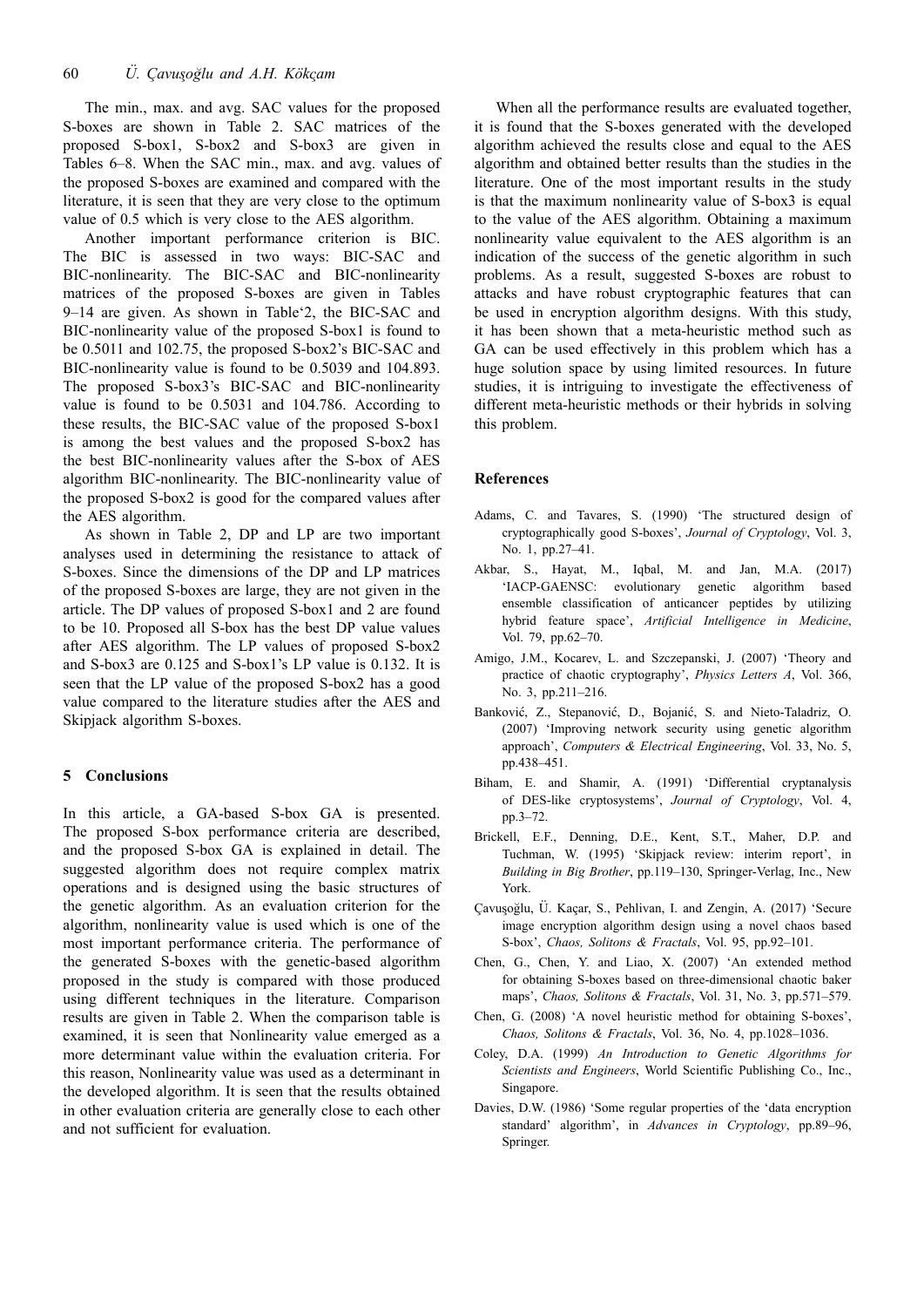- Demir, H.İ. and Erden, C. (2017) 'Solving process planning and weighted scheduling with wnoppt weighted due-date assignment problem using some pure and hybrid meta-heuristics', *Sakarya Üniversitesi Fen Bilimleri Enstitüsü Dergisi*, Vol. 21, No. 2, pp.210–222.
- Dong, Y-H., Lu, W-C., Xu, X., Zhao, X., Ho, K.M. and Wang, C.Z. (2017) 'Theoretical search for possible AU-SI crystal structures using a genetic algorithm', *Physical Review B*, Vol. 95, No. 13, p.134109.
- Fung, K.K.H., Lewis, G.F. and Wu, X. (2017) 'The optimisation of low-acceleration interstellar relativistic rocket trajectories using genetic algorithms', *Acta Astronautica*, Vol. 133, pp.258–268.
- Gladman, B. (2001) 'A specification for Rijndael', *The AES Algorithm*, Vol. 311, pp.18–19 [online] http://fp.gladman.plus. com/cryptography technology/rijndael/aes.spec.
- Hiassat, A., Diabat, A. and Rahwan, I. (2017) 'A genetic algorithm approach for location-inventory-routing problem with perishable products', *Journal of Manufacturing Systems*, Vol. 42, pp.93–103.
- Hussain, I., Shah, T. and Gondal, M.A. (2012) 'A novel approach for designing substitution-boxes based on nonlinear chaotic algorithm', *Nonlinear Dynamics*, Vol. 70, No. 3, pp.1791–1794.
- Ivanov, G., Nikolov, N. and Nikova, S. (2016) 'Reversed genetic algorithms for generation of bijective S-boxes with good cryptographic properties', *Cryptography and Communications*, Vol. 8, No. 2, pp.247–276.
- Jakimoski, G. and Kocarev, L. (2001) 'Chaos and cryptography: block encryption ciphers based on chaotic maps', *IEEE Transactions on Circuits and Systems I: Fundamental Theory and Applications*, Vol. 48, No. 2, pp.163–169.
- Kalaiselvi, K. and Kumar, A. (2016) 'Enhanced AES cryptosystem by using genetic algorithm and neural network in S-box', in *IEEE International Conference on Current Trends in Advanced Computing (ICCTAC)*, IEEE, pp.1–6.
- Kapuściński, T., Nowicki, R.K. and Napoli, C. (2016) 'Application of genetic algorithms in the construction of invertible substitution boxes', in *International Conference on Artificial Intelligence and Soft Computing*, Springer, pp.380–391.
- Kapuściński, T., Nowicki, R.K. and Napoli, C. (2017) 'Comparison of effectiveness of multi-objective genetic algorithms in optimization of invertible S-boxes', in *International Conference on Artificial Intelligence and Soft Computing*, Springer, pp.466–476.
- Khan, M., Shah, T., Mahmood, H., Gondal, M.A. and Hussain, I. (2012) 'A novel technique for the construction of strong S-boxes based on chaotic Lorenz systems', *Nonlinear Dynamics*, Vol. 70, No. 3, pp.2303–2311.
- Khan, M., Shah, T. and Gondal, M.A. (2013) 'An efficient technique for the construction of substitution box with chaotic partial differential equation', *Nonlinear Dynamics*, Vol. 73, No. 3, pp.1795–1801.
- Khan, R., Amjad, M. and Srivastava, A.K. (2017) 'Generation of automatic test cases with mutation analysis and hybrid genetic algorithm', in *2017 3rd International Conference on Computational Intelligence & Communication Technology (CICT)*, IEEE, pp.1–4.
- Kumar, A. and Chatterjee, K. (2016) 'An efficient stream cipher using genetic algorithm', in *International Conference on Wireless Communications, Signal Processing and Networking (WiSPNET)*, IEEE, pp.2322–2326.
- Li, W. (2004) 'Using genetic algorithm for network intrusion detection', *Proceedings of the United States Department of Energy Cyber Security Group*, Vol. 1, pp.1–8.
- Liu, H., Kadir, A. and Niu, Y. (2014) 'Chaos-based color image block encryption scheme using S-box', *AEU-International Journal of Electronics and Communications*, Vol. 68, No. 7, pp.676–686.
- Liu, W., Yang, D. and Zhang, Y. (2016) 'Network security events analyze method based on neural networks and genetic algorithm', *DEStech Transactions on Engineering and Technology Research*, MIME.
- Matsui, M. (1993) 'Linear cryptanalysis method for DES cipher', in *Workshop on the Theory and Application of of Cryptographic Techniques*, Springer, pp.386–397.
- Messias, V.R., Estrella, J.C., Ehlers, R., Santana, M.J., Santana, R.C. and Reiff-Marganiec, S. (2016) 'Combining time series prediction models using genetic algorithm to autoscaling web applications hosted in the cloud infrastructure', *Neural Computing and Applications*, Vol. 27, No. 8, pp.2383–2406.
- Mishra, A., Kumar, P., Misra, P. and Pathak, A.K. (2016) 'An approach for information hiding using inverse z-transform and genetic algorithm', *JIMET*, Vol. 1, No. 1.
- Montazeri, A., West, C., Monk, S.D. and Taylor, C.J. (2017) 'Dynamic modelling and parameter estimation of a hydraulic robot manipulator using a multi-objective genetic algorithm', *International Journal of Control*, Vol. 90, No. 4, pp.661–683.
- $Özkaynak, F. and Özer, A.B. (2010) 'A method for designing strong$ S-boxes based on chaotic Lorenz system', *Physics Letters A*, Vol. 374, No. 36, pp.3733–3738.
- Ozkaynak, F. and Yavuz, S. (2013) 'Designing chaotic S-boxes based ¨ on time-delay chaotic system', *Nonlinear Dynamics*, Vol. 74, No. 3, pp.551–557.
- Paes, F.G., Pessoa, A.A. and Vidal, T. (2017) 'A hybrid genetic algorithm with decomposition phases for the unequal area facility layout problem', *European Journal of Operational Research*, Vol. 256, No. 3, pp.742–756.
- Pareek, N.K. and Patidar, V. (2016) 'Medical image protection using genetic algorithm operations', *Soft Computing*, Vol. 20, No. 2, pp.763–772.
- Peng, J., Jin, S., Lei, L. and Liao, X. (2012) 'Construction and analysis of dynamic S-boxes based on spatiotemporal chaos', in *2012 IEEE 11th International Conference on Cognitive Informatics & Cognitive Computing (ICCI\* CC)*, IEEE, pp.274–278.
- Picek, S., Cupic, M. and Rotim, L. (2016) 'A new cost function for evolution of S-boxes', *Evolutionary Computation*, Vol. 24, No. 4, pp.695–718.
- Picek, S., Ege, B., Batina, L., Jakobovic, D., Chmielewski, L. and Golub, M. (2014) 'On using genetic algorithms for intrinsic side-channel resistance: the case of AES S-box', in *Proceedings of the First Workshop on Cryptography and Security in Computing Systems*, ACM, pp.13–18.
- Picek, S., Mariot, L., Yang, B., Jakobovic, D. and Mentens, N. (2017) 'Design of S-boxes defined with cellular automata rules', in *Proceedings of the Computing Frontiers Conference*, ACM, pp.409–414.
- Picek, S., Miller, J.F., Jakobovic, D. and Batina, L. (2015) 'Cartesian genetic programming approach for generating substitution boxes of different sizes', in *Proceedings of the Companion Publication of the 2015 Annual Conference on Genetic and Evolutionary Computation*, ACM, pp.1457–1458.